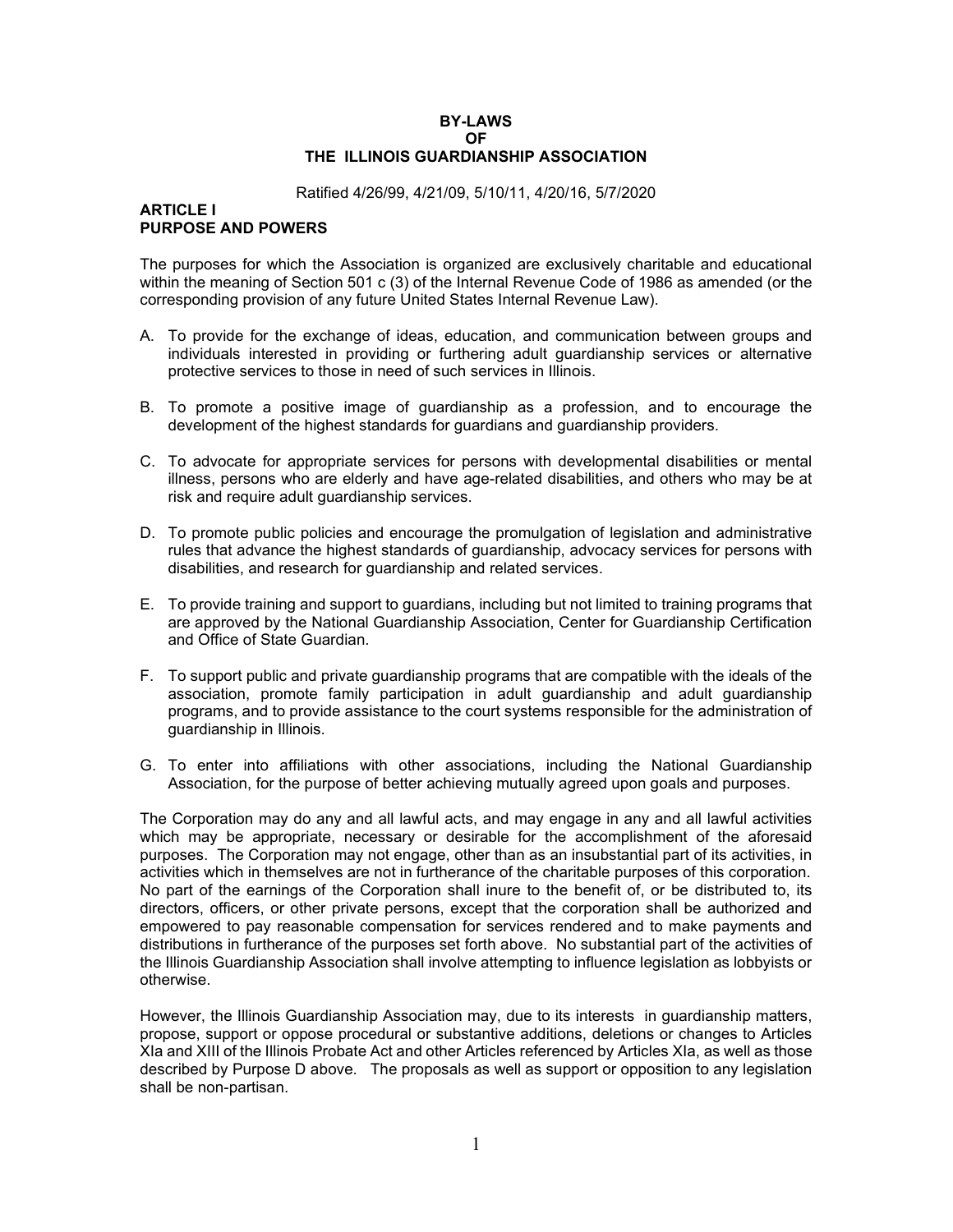The Illinois Guardianship Association shall not participate in, or intervene in (including the publishing or distribution of statements) any political campaign on behalf of any candidate for public office.

Notwithstanding any other provision hereof to the contrary, the Corporation shall not carry on any activities not permitted to be carried on (a) by a corporation exempt from Federal Income Tax under Section 501(c)(3) of the Internal Revenue Code of 1986 (or the corresponding provision of any future Unites States Internal Revenue Law), or (b) by a corporation, contributions to which are deductible under Section 170(c)(2) of the Internal Revenue Code of 1986 (or the corresponding provision of any future Unites States Internal Revenue Law).

The Corporation shall have those powers that are now or later granted by the general Not-For-Profit Corporation Act of the State of Illinois.

### **ARTICLE II OFFICES**

The Corporation shall always have a registered office in Illinois, and a registered agent whose office is the same as the registered office. The registered agent and the registered office of the Corporation may from time to time be changed by the Board of Directors. The Corporation may have other offices within Illinois as the Board of Directors determines.

### **ARTICLE III STRUCTURE**

- A. The Association shall consist of a Board of Directors and Members.
- B. The Board of Directors shall consist of those members as hereinafter defined in Article V, entitled "Board of Directors".
- C. The Members shall consist of those members as hereinafter defined in Article IV, entitled "Members and Meetings".

#### **ARTICLE IV MEMBERS AND MEETINGS**

## **SECTION 1. MEMBERS.**

For purposes of these By-laws, the terms "member" and "members" shall be synonymous. All individuals and organizations sympathetic to the purposes of the Association shall be eligible for membership in the Association without regard to race, age, religion, national origin, sex, sexual orientation or handicap. Guidelines for qualification and acceptance of membership shall be developed by the membership committee and incorporated by Board resolution.

## **SECTION 2. DUTIES.**

A. All Members not exempt from the payment of dues shall be required to pay annual dues, which shall be established by resolution of the Board of Directors.

## **SECTION 3. VOTING AND ELECTIONS.**

A. Each voting Member shall be entitled to one (1) vote on any and all matters submitted to the Members at a regular or special meeting of the general membership.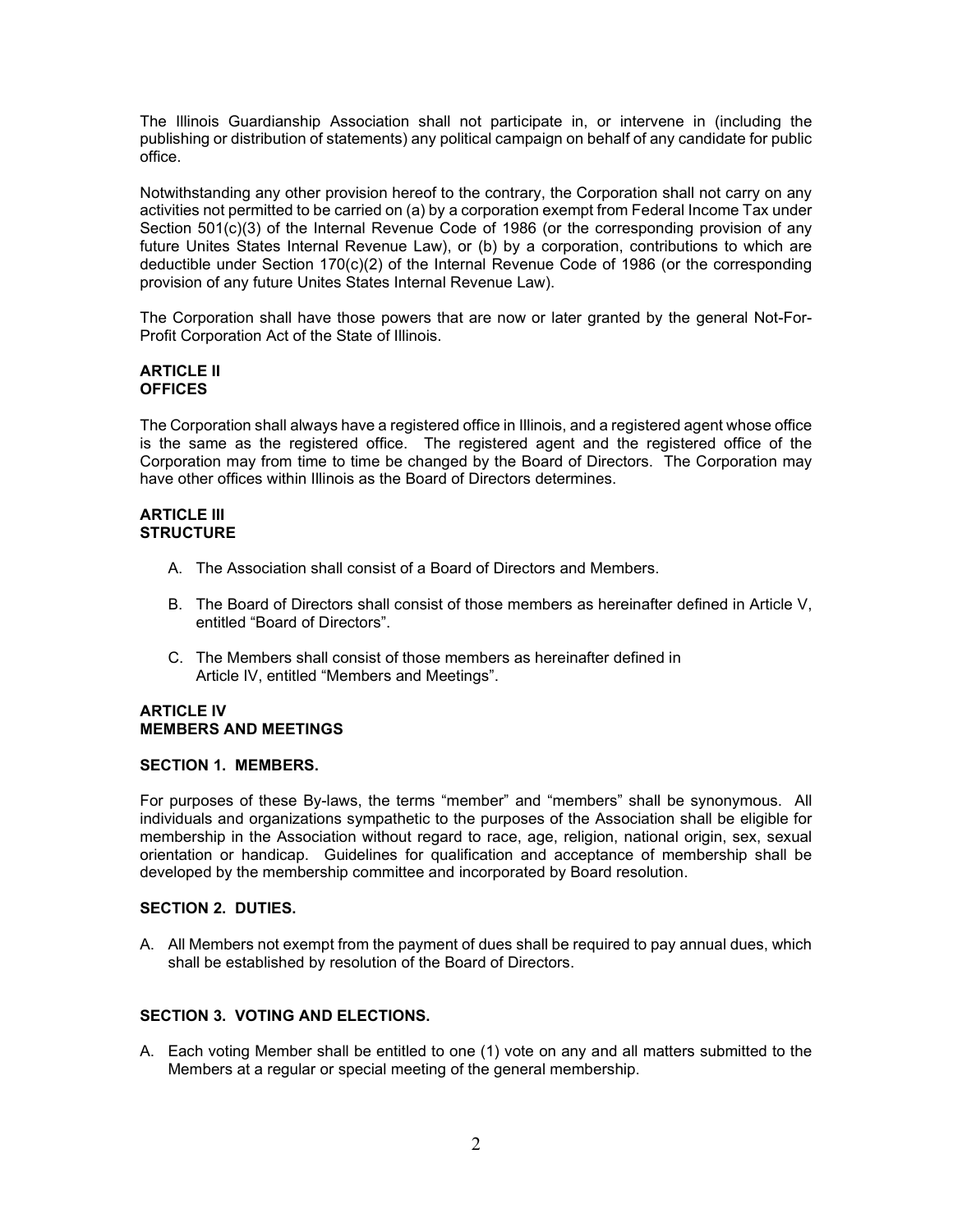- B. The voting membership shall elect Officers and Directors in accordance with the policies established herein for the election of the governing body of the organization.
- C. Any member of the Association may nominate an individual for election to the Board of Directors or as an Officer.

# **SECTION 4. MEETINGS OF MEMBERS.**

- A. The annual meeting of the general Membership shall be held during April or May of each year, preferably in conjunction with a training session, or as otherwise determined by the Board of Directors, for the purpose of installing the Board of Directors and for the transaction of such other business as may come before the meeting. The meeting shall be in Chicago, Illinois, Springfield, Illinois, or at a location as otherwise determined by the Board of Directors.
- B. The Secretary of the Association shall mail or e-mail a written notice of the time and place of all meetings to each Member not less than fourteen (14) days or more than forty-five (45) days prior to the meeting.
- C. Special meetings of the general Membership may be called by the President of the Board, by the majority of the Board of Directors or by twenty percent (20%) of the general membership. The Secretary of the Association shall mail or e-mail a written notice of the time and place of all special meetings specifying the agenda and other matters to be discussed at the special meeting to each Member in good standing not less than twenty-one (21) days prior to the special meeting.
- D. The President or Vice-President, in the President's absence, shall preside at annual and special meetings of the Members and the Secretary of the Board shall serve as Secretary of the Members.
- E. Twenty percent (20%) of the total number of Members shall constitute a quorum for the transaction of business. In the event that a quorum is not present at any meeting, a majority of those present may adjourn the meeting at any time without further notice. If a quorum is not present for an election a Quorum of the Board of Directors may elect Directors who shall serve unless Twenty percent (20%) of Members call for a new election.

## **SECTION 5. MEMBERSHIP CLASSES AND DUES SCHEDULE**

The Board of Directors has authority to establish Membership Classes and Exemptions from Dues.

The annual dues for all Members not exempted by the Board of Directors shall be \$50.00.

## **ARTICLE V BOARD OF DIRECTORS SECTION 1. MANAGEMENT.**

- A. The Board of Directors shall consist of the Officers and Directors of the Association.
- B. The business of the Association shall be managed by its Board of Directors.

## **SECTION 2. QUALIFICATION.**

All Directors and Officers must be Members of the Association.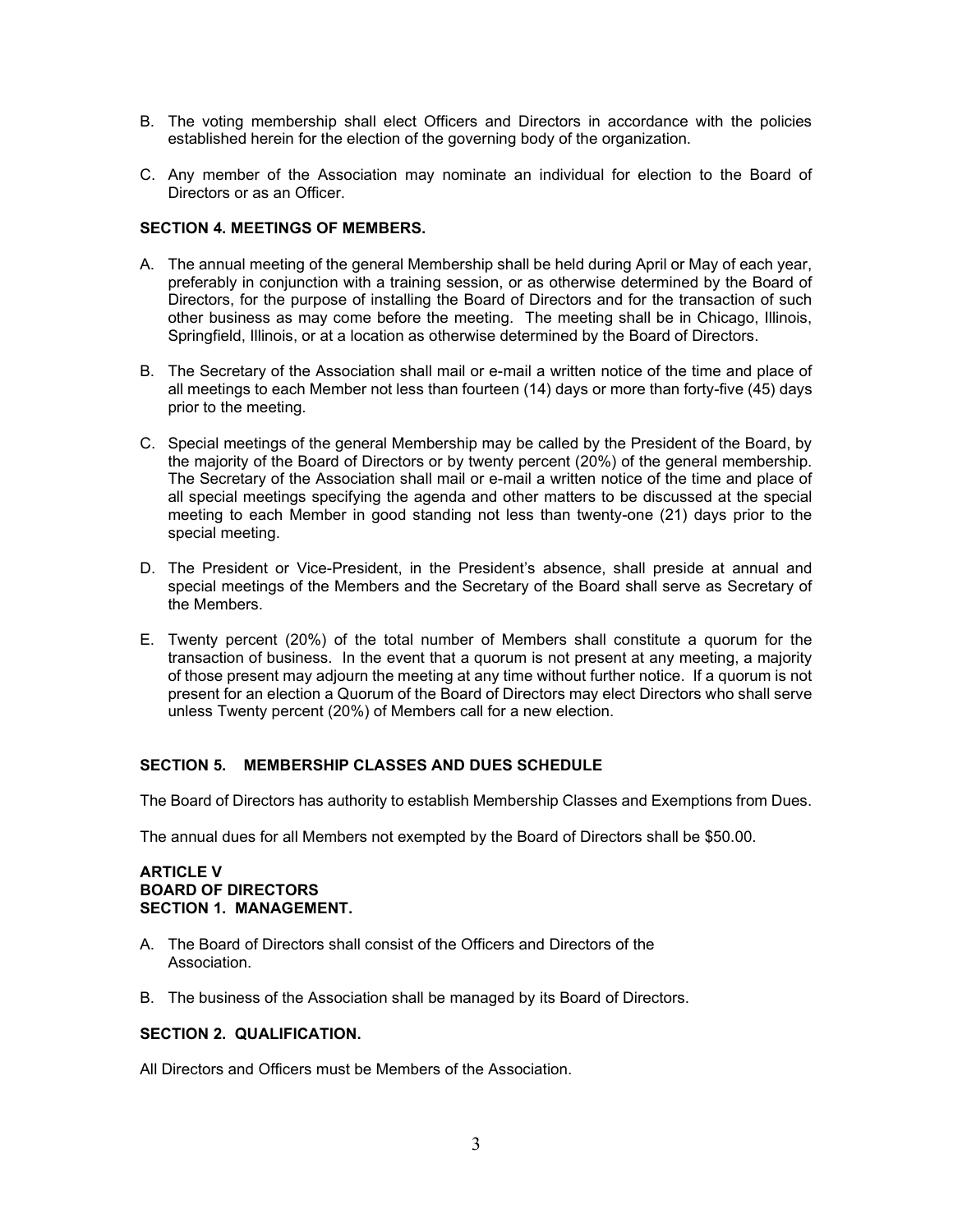# **SECTION 3. NUMBER AND ELECTION.**

- A. The number of Directors shall be eleven (11).
- B. The Directors shall be elected by the Members prior to the annual meeting. Each Director shall hold office for the term for which he is elected and until his successor shall have been elected and qualified.
- C. The term of office for all Directors shall be three years. The Board of Directors shall attempt to stagger the terms. The term as a Director for a past president will continue for not less than one year if the term as a Board Member is concluding.

# **SECTION 4. VACANCIES**

Any vacancy occurring in the Board of Directors caused by the removal, disability, death or resignation of any of the Directors and any vacancy occurring by reason of an increase in the number of Directors may be filled by the Board of Directors.

# **SECTION 5. ATTENDANCE AT MEETINGS and REMOVAL PROVISIONS**

Nonattendance of two (2) consecutive annual meetings of the Illinois Guardianship Association or more than fifty percent (50%) of the in person or telephone/digital meetings of the Board of Directors within a calendar year may be considered by the Board of Directors as a resignation of that Director or Officer. The failure of a Board of Director member to adhere to the standards of the Illinois Guardianship Association or National Guardianship Association shall also be cause for removal of the member of the Board of Director. Removal must be by the approval of two-thirds of the remaining Board of Director members.

## **SECTION 6. POWERS AND DUTIES.**

- A. The Board of Directors shall determine the general policies for the operation and control of the Association and its various activities. It shall acquire funds for the operation, of the Illinois Guardianship Association and safekeeping of property of the Association. It shall consider and adopt an annual budget and control the revenue and expenditures not covered by the annual budget. It shall report these matters to the Members in an Annual Report to be delivered at the Annual Meeting.
- B. The Board of Directors shall have direction of all funds of whatever character held for the benefit of the Association; shall have full and complete power, in the name of the Association, to convey, sell, assign, transfer, lease, mortgage, pledge, exchange, or otherwise dispose of any real or personal property of the Association, and to borrow money for its corporate purposes at such rates of interest as said Board may determine; and shall have the power and right to authorize the Officers of the Association to execute, acknowledge, and deliver conveyances, deeds, leases, notes, trust deeds, mortgages, contracts and other instruments for the purpose of effectuating said purposes, or any of them. No contracts of the Association shall be valid unless authorized or approved by the Board of Directors.

# **SECTION 7. MEETINGS OF DIRECTORS**.

A. A minimum of four [4] regular Board meetings shall be held each year. One of the meetings shall be conducted at the annual meeting and other meetings may be conducted by telephone or digital means. The time and place of each regular Board meeting shall be specified prior to the adjournment of the preceding meeting. The President and Secretary may reschedule any meeting if a quorum does not appear likely for a scheduled meeting.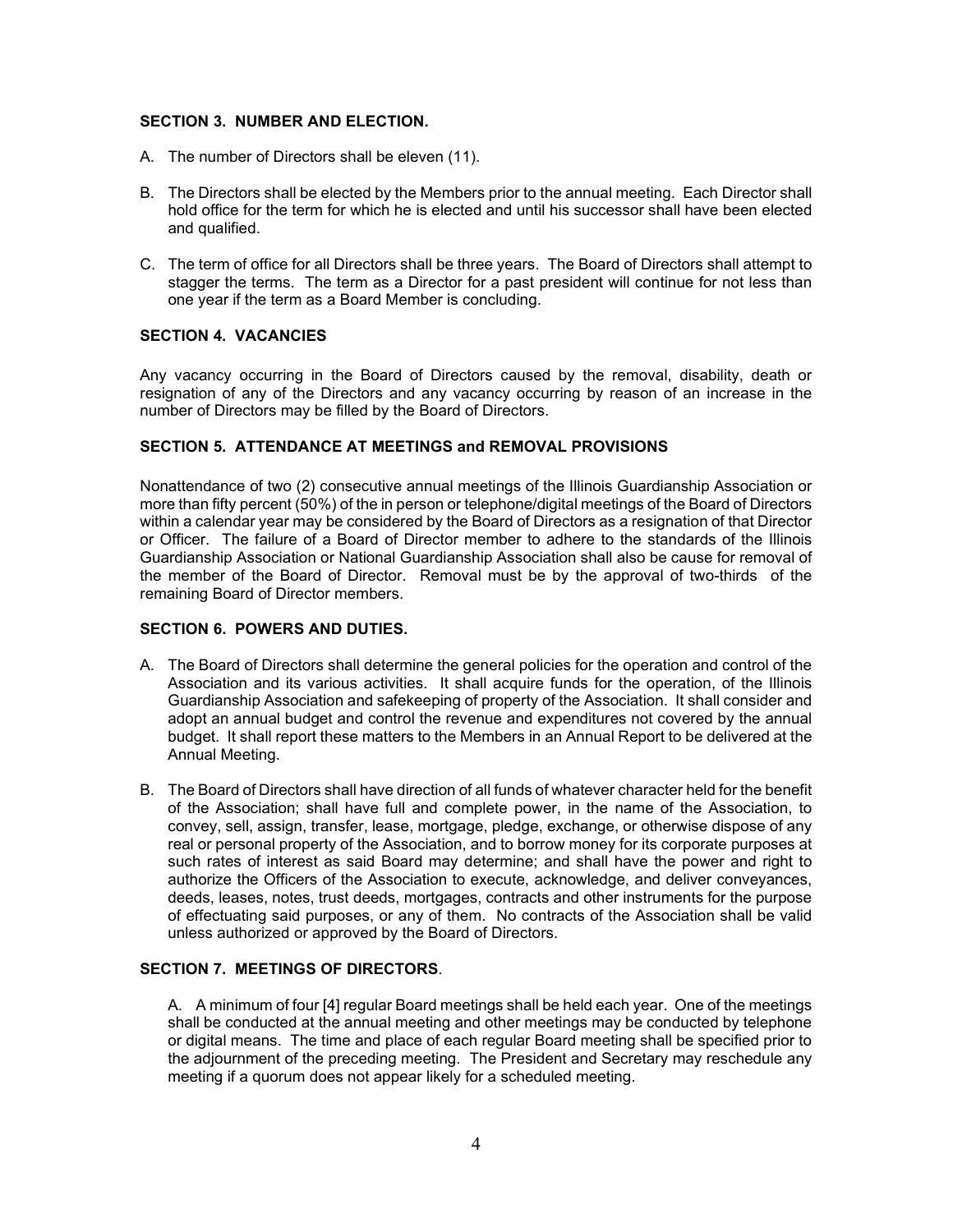B. All Board members shall be notified of special meetings in writing at least one (1) week prior to the date of the Special Board Meeting. The memorandum calling for a special meeting shall state the time, place or manner of meeting, and specific agenda for that meeting.

# **SECTION 8. QUORUM**

Fifty-one percent (51%) of the Directors currently in office shall constitute a quorum.

## **SECTION 9: MANNER OF ACTING**

At a scheduled meeting of the Board of Directors where there is a quorum, any action required to be taken or which may be taken may be approved by a majority of the Board of Directors present, unless otherwise specified under these by-laws.

Action may be taken without a scheduled meeting by the Board of Directors if, after a written motion for action is made by an Officer or Director and communicated in writing to all Officers and Directors, and seconded in writing by another Officer or Director, at least 60% of the Board of Directors approve by written response. All such written motions, notices, and responses may be communicated via electronic mail or facsimile machine, and shall also be submitted to the Secretary.

The activities of Association committees may be conducted by meetings, telephone conferences, electronic mail, or any other means. Reports and recommendations of a committee may be presented either orally or in writing at a meeting of the Board of Directors, unless the by-laws otherwise specify a written report.

## **SECTION 10: TELEPHONE OR DIGITAL CONFERENCE MEETINGS**

Directors may participate in and act at any meeting through the use of a conference telephone or other communication equipment by means of which all persons participating in the meeting are able to communicate with each other. Participation in such meeting shall constitute attendance and presence in person.

## **SECTION 11: PAYMENT TO DIRECTORS**

Directors shall receive no salary or compensation for their services as Directors.

### **SECTION 12: CONFLICT OF INTEREST**

A conflict of interest may exist where a Director is directly or indirectly a party to a transaction if the other party to the transaction is an entity in which the Director has a material financial interest or of which the Director is a director, officer or general partner.

Where possible conflict of interest exists relative to any matter presented to the Board of Directors for consideration, the Director thereby affected shall ensure that the materials of the transaction are known or disclosed to the Directors who authorize, approve or ratify the transaction. Where the Board finds that a conflict of interest exists the affected Director will not vote on the matter. Participation in discussions on the matter is at the discretion of the Board of Directors.

The presence of a Director who is directly or indirectly a party to a transaction, or a Director who is otherwise not disinterested, shall be counted in determining whether a quorum is present, but shall not be counted when the Board of Directors takes action on the transaction.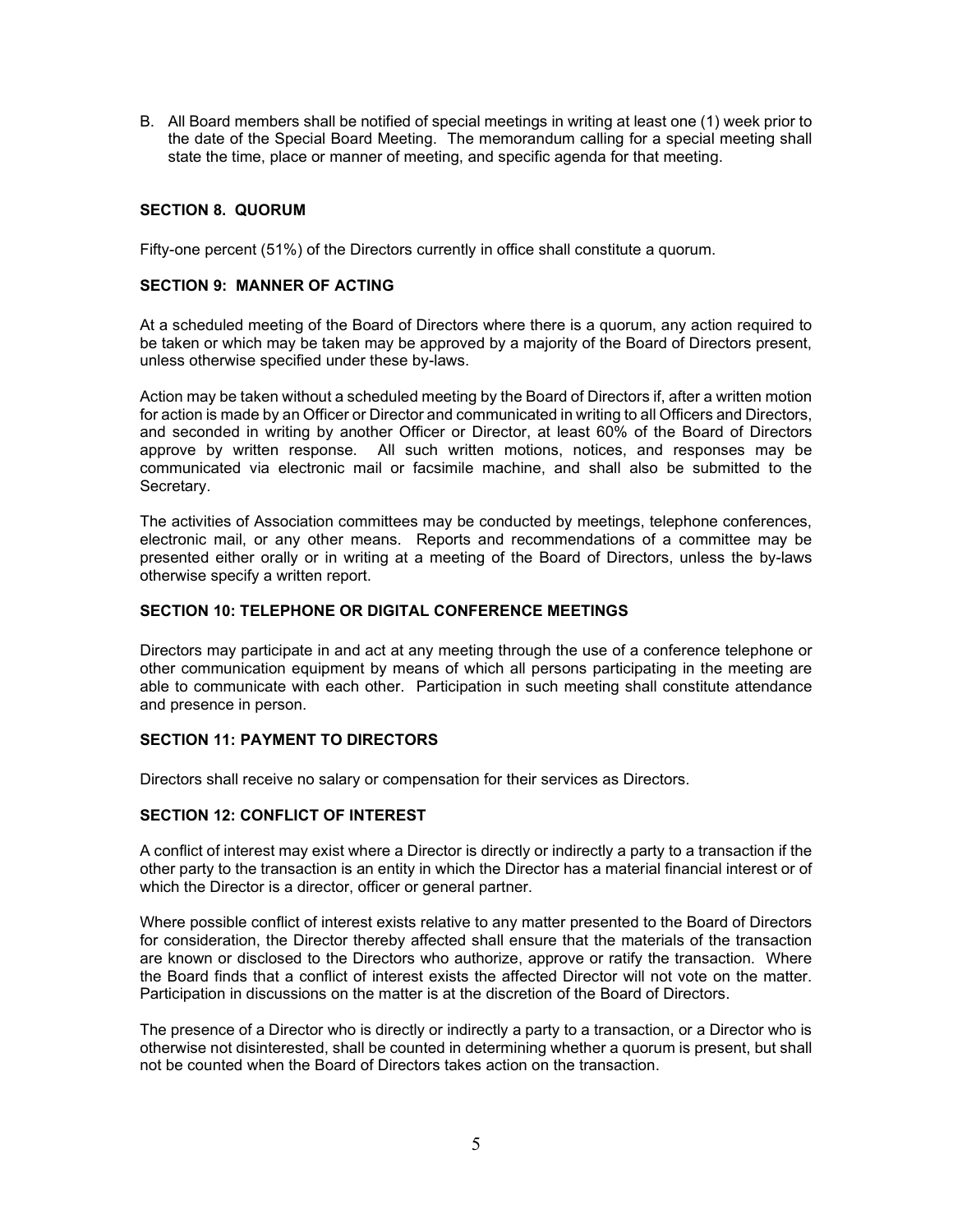# **ARTICLE VI OFFICERS SECTION 1. OFFICERS.**

- A. The Officers of the Association shall be elected by the Members of the Association from among themselves. The Officers shall be members of the Board of Directors. The Officers shall be a President, a Vice-President, a Secretary, a Treasurer and Immediate Past President.
- B. The Officers shall hold office for no more than two (2) consecutive one year terms, or until their respective successors have been duly elected. A vacancy in any office because of death, disability, resignation, removal, disqualification, or otherwise, may be filled through action by the Board of Directors for the unexpired portion of the term. An Officer may be removed from that office by a 2/3 vote of the Board of Directors in accordance with the same standards for removal of Board of Directors.

# **SECTION 2. DUTIES OF OFFICERS**

- A. The President shall preside at the meetings of the Board of Directors and at meetings of the members, and shall also perform such other duties as the Board of Directors may from time to time assign to him. He may sign on behalf of the Association all instruments which the Board of Directors has authorized to be executed.
- B. The Vice-President, in the absence of the President shall perform the duties of the President and when so acting have all the powers of and be subject to all the restrictions of the President.
- C. The Secretary shall be responsible for keeping a true and accurate record of all proceedings at meetings of the Board of Directors and Members. The Secretary shall see that all notices are duly given in accordance with the provisions of these By-laws, or as required by law and shall be responsible for all of the correspondence of the Association. The Secretary shall act as custodian of the Association Records.
- D. The Treasurer shall report on the financial matters and transactions of the Association as recorded in books provided for that purpose and kept for the Association. The Treasurer shall act as custodian of the Corporate financial records. The Treasurer shall require that all monies of the Association be deposited in the name of the Association in such Bank or other depository as shall be selected by the Board of Directors from time to time, and may withdraw funds there from by check signed by the Treasurer, President or as fixed by the Resolution of the Board of Directors. The Treasurer shall require that the Association's books of account shall be audited annually as directed by the Board of Directors, either internally by one or more members or through a certified public accountant. The Treasurer shall act as Chairperson of the Finance Committee.

# **ARTICLE VII EXECUTIVE DIRECTOR**

The Board of Directors shall, at such time as it sees fit, appoint an Executive Director as the Chief Executive Officer of the Association. Said Executive Director shall not be a member of the Board of Directors.

## **ARTICLE VIII COMMITTEES**

The President, with the approval of the Board of Directors, shall have the power to establish and appoint ad hoc committees, appoint a Chairperson, and define the goals of the committee. Ad Hoc committees shall serve for one year or until the purpose for which they were created has been accomplished. The President shall be an ex-officio member of each Ad Hoc committee. All Ad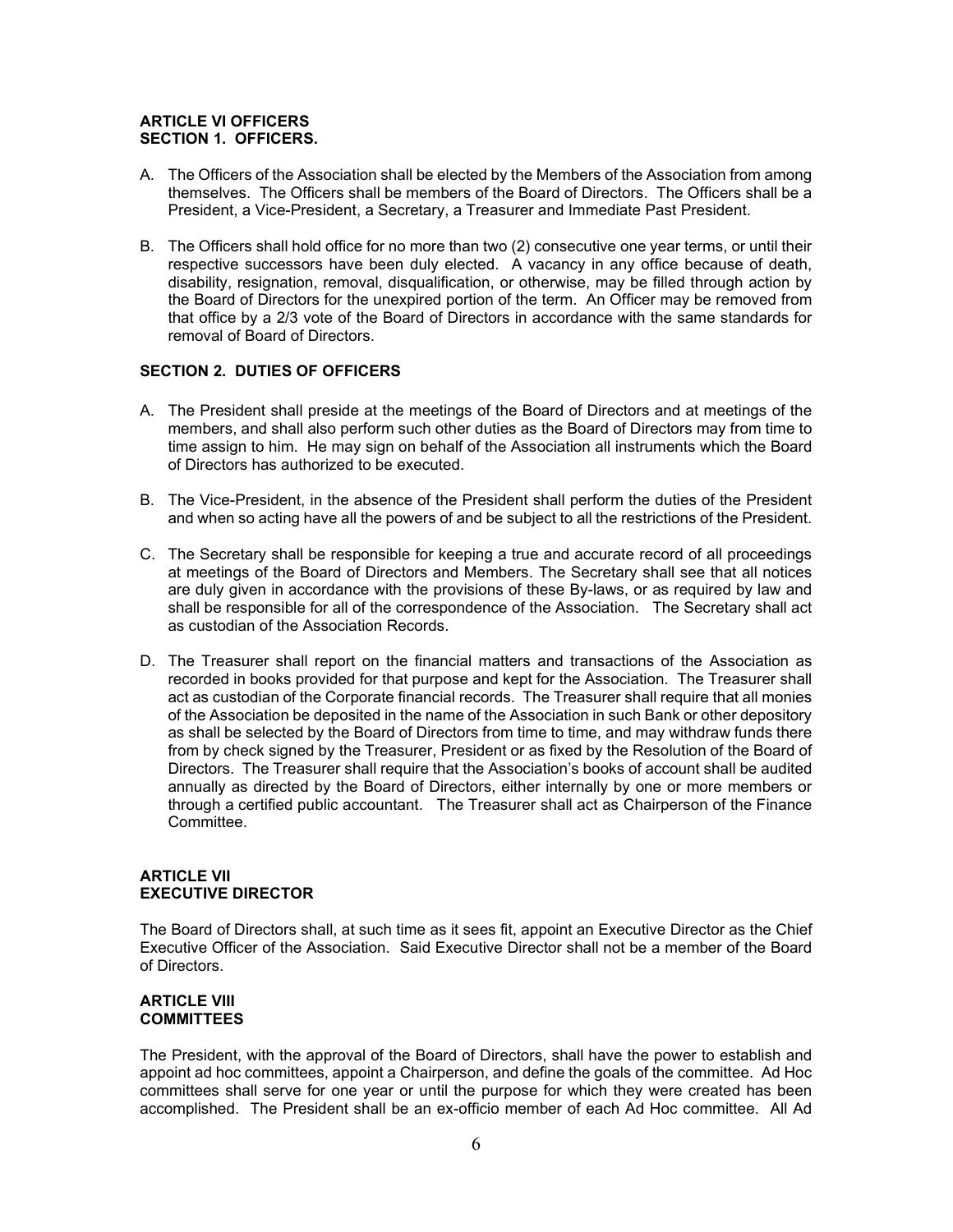Hoc committees shall be subject to the control and direction of the Board of Directors, and shall make reports as requested.

# **ARTICLE IX FISCAL YEAR**

The fiscal year of the Association shall begin on the first day of May and shall end on the thirtiethday of April.

# **ARTICLE X AMENDMENTS**

These By-laws may be altered, amended, or repealed at any time by vote of not less than twothirds of the Board of Directors present provided there is a quorum at any regular or special meeting thereof; provided, however, that no alteration, amendment or repeal of any of these By-laws shall be valid unless written notice of the subject of the proposed amendment shall be mailed to each member of the Board not less than fourteen (14) days prior to the date of the meeting. All amendments to the By-Laws of the Association must be ratified by the Members of the Association at the next meeting of the Members.

# **ARTICLE XI DISSOLUTION**

In the event of the dissolution of this Corporation, the Board of Directors shall, after paying or making provisions for the payment of all liabilities of this Corporation, distribute all of the remaining funds and assets of the Corporation, to an organization or agency serving persons with disabilities which has been granted exemption from the Federal Income Tax under the provisions of Section 501 c(3) of the Internal Revenue Code of 1986, including but not limited to the National Guardianship Association.

# **ARTICLE XII INDEMNIFICATION OF OFFICERS, DIRECTORS AND EMPLOYEES**

The Corporation shall indemnify any person who was or is a party, or is threatened to be made a party to or witness in any threatened, pending, or completed action, suit or proceeding, whether civil, criminal, administrative or investigative (other than an action by or in the right of the Corporation) by reason of the fact that the person is or was a Director, Officer, employee or agent of the Corporation, if such person acted in good faith and in a manner he/she reasonably believed to be in the best interest of the Corporation and had no reason to believe the action was unlawful. Indemnification may include expenses [including attorney's fees], judgements, fines and amounts paid in settlement actually and reasonably incurred by that person in connection with such suit, action or proceeding. Such right of indemnification shall not be deemed exclusive of any other rights to which such director, officer, employee or agent may be entitled apart from the foregoing provisions. No indemnification shall be made in respect of any claim, issue or matter as to which the individual shall have been adjudged to be liable for negligence or misconduct in performance of his or her duty, or for any claim, issue or matter in which action is being taken by the individual against the Corporation or any employee, officer or director of the Corporation. The foregoing provisions of this Article shall be deemed to be a contract between the Corporation and each member, director and officer who serves in such capacity at any time while this Article and the relevant provisions of the Illinois General Not for Profit Corporation Act and other applicable law, if any, are in effect, and any repeal or modification thereof shall not affect any rights or obligations then existing, with respect to any state of facts then or thereafter existing, or any action, suit, or proceeding theretofore, or thereafter brought or threatened based in whole or in part upon any such state of facts.